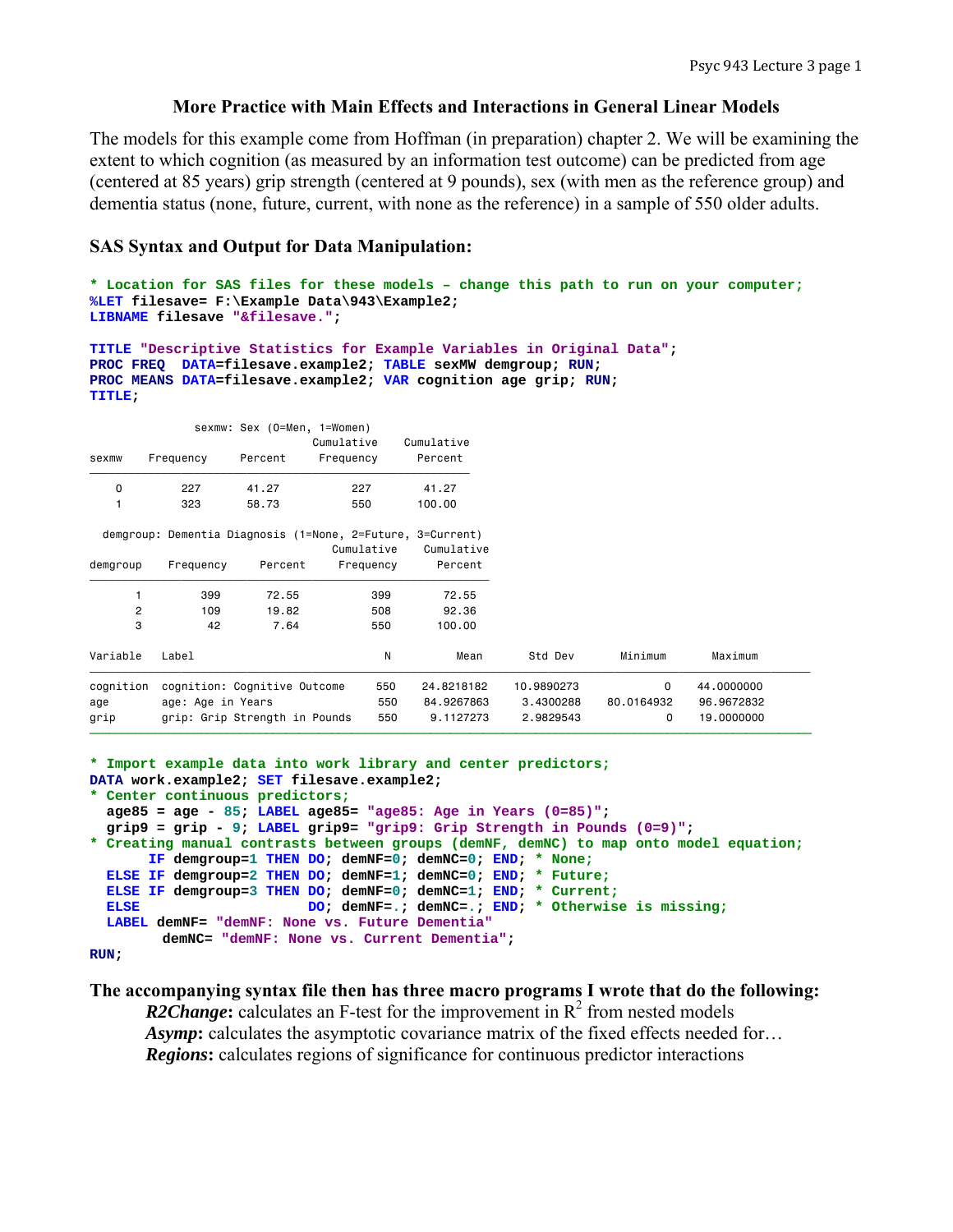The EFFECTSIZE option provides additional output related to eta<sup>2</sup> and  $\omega^2$ (not shown to save space). The ODS OUTPUT is saving the  $R^2$  for use later.

# **SAS PROC GLM Syntax and Output for Equation 2.7, in which the** *i* **subscript indicates person:** Cognition  $\beta_0 + \beta_1 (Age_i - 85) + \beta_2 (Grip_i - 9) + \beta_3 (SexMW_i) + e_i$

**TITLE1 "Eq 2.7: Model with Age, Grip, Sex (0=Men, 1=Women)"; PROC GLM DATA=work.example2;** 

- **\* Model Y = fixed effects, options after / print extra output; MODEL cognition = age85 grip9 sexMW / SOLUTION SS3 EFFECTSIZE;**
- **\* Save pieces of output for use in macros (optional);**
- **ODS OUTPUT FitStatistics=work.Rsq2\_7; \* Intercepts per sex (hold age=85, grip=9); ESTIMATE "Intercept for Men" intercept 1 sexMW 0; ESTIMATE "Intercept for Women" intercept 1 sexMW 1; \* Need both RUN and QUIT, shut off title;**

**RUN; QUIT; TITLE1;** 

## **ANOVA Test of Significance for Model R2**

|                 |     | Sum of      |             |         |              |
|-----------------|-----|-------------|-------------|---------|--------------|
| Source          | DF  | Squares     | Mean Square | F Value | Pr > F       |
| Model           | 3   | 6574.67775  | 2191.55925  | 20.04   | $\leq$ .0001 |
| Error           | 546 | 59721.86043 | 109.38070   |         |              |
| Corrected Total | 549 | 66296.53818 |             |         |              |

## **Model R2**

| R-Square | Coeff Var | Root MSE | cognition Mean |
|----------|-----------|----------|----------------|
| 0.099171 | 42.13439  | 10.45852 | 24.82182       |

## **ANOVA Table of F-tests for Fixed Effects** *(won't be uniquely useful, so is omitted from now on)*

| Source | DF. | Type III SS | Mean Square | F Value Pr > F |        |
|--------|-----|-------------|-------------|----------------|--------|
| age85  |     | 1172.922323 | 1172.922323 | 10.72          | 0.0011 |
| grip9  |     | 1179.415578 | 1179.415578 | 10.78          | 0.0011 |
| sexmw  |     | 1609.324132 | 1609.324132 | 14.71          | 0.0001 |

## **ESTIMATE Statement Results: Model-Implied Fixed Effects**

|                     |            | Standard   |         |              |
|---------------------|------------|------------|---------|--------------|
| Parameter           | Estimate   | Error      | t Value | Pr >  t      |
| Intercept for Men   | 26.9594307 | 0.73887292 | 36.49   | $\leq$ .0001 |
| Intercept for Women | 23.1606507 | 0.60034925 | 38.58   | < 0.0001     |

## **Solution for Fixed Effects**

|           |               | Standard   |         |         |
|-----------|---------------|------------|---------|---------|
| Parameter | Estimate      | Error      | t Value | Pr >  t |
| Intercept | 26.95943069   | 0.73887292 | 36.49   | < 0.001 |
| age85     | $-0.43377191$ | 0.13246378 | $-3.27$ | 0.0011  |
| grip9     | 0.54600194    | 0.16627659 | 3.28    | 0.0011  |
| sexmw     | $-3.79877994$ | 0.99035915 | $-3.84$ | 0.0001  |

## **Interpret each fixed effect:**

Intercept  $\beta_0 =$ 

Main effect of Age  $\beta_1$  =

Main effect of Grip Strength  $\beta_2$  =

Main effect of Sex  $\beta_3$  =

The intercept for women is calculated from: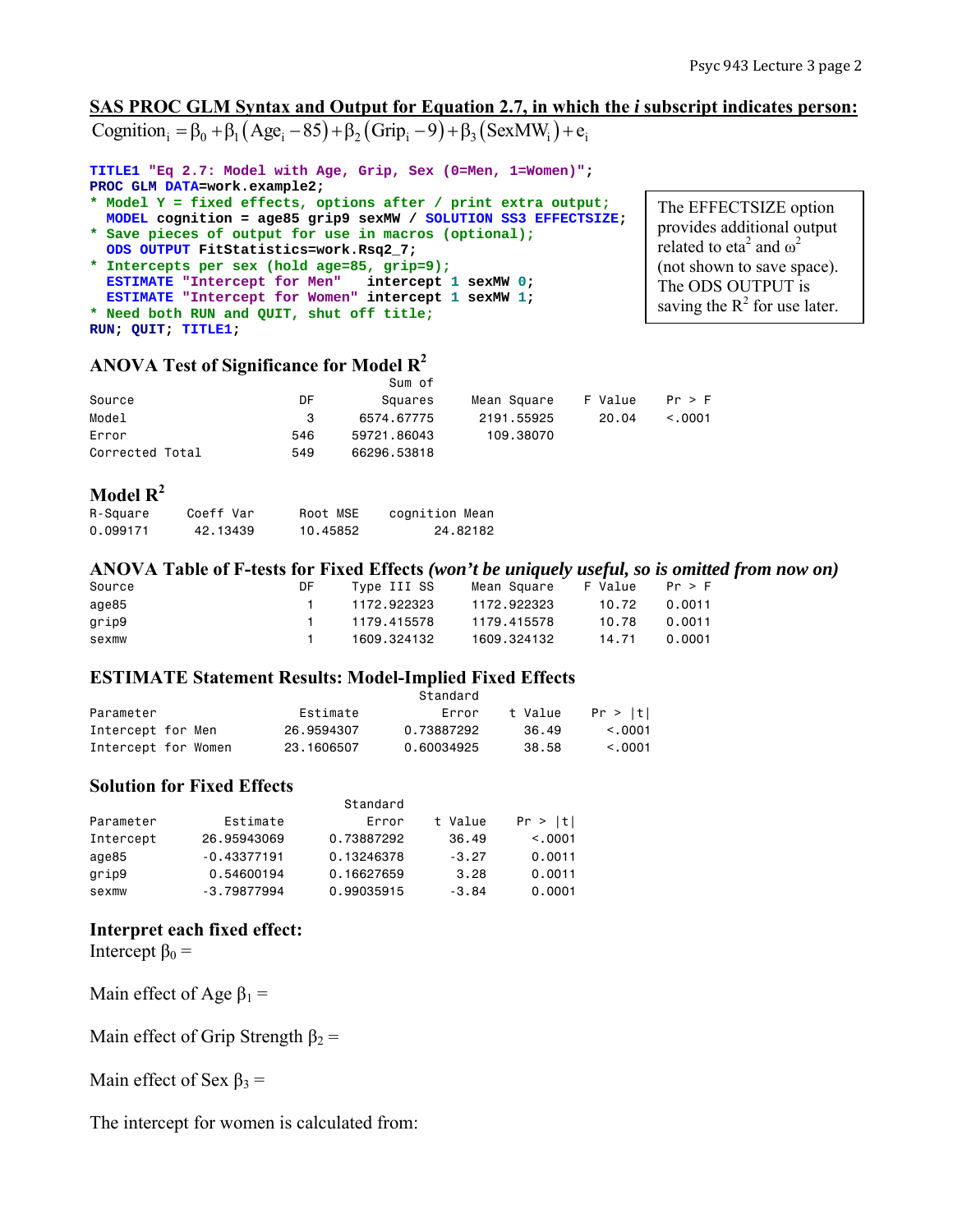## **SAS PROC GLM Syntax and Output for Equation 2.8, adding 2 contrasts for dementia group:**

Cognition  $\beta_0 = \beta_0 + \beta_1 (Age_i - 85) + \beta_2 (Grip_i - 9) + \beta_3 (SexMW_i) + \beta_4 (DemNF_i) + \beta_5 (DemNC_i) + e_i$ We can use the model equation to calculate the **dementia group means** for predicted cognition:

Cognition for None =  $\beta_0$ Cognition for Future =  $\beta_0 + \beta_4$ Cognition for Current =  $\beta_0 + \beta_5$ 

We can determine the **differences between the dementia group means** as follows:

None vs. Future = Future – None =  $(\beta_0 + \beta_4) - (\beta_0) = \beta_4$ 

None vs. Current = Current – None =  $(\beta_0 + \beta_5) - (\beta_0) = \beta_5$ 

Future vs. Current = Current – Future =  $(\beta_0 + \beta_5) - (\beta_0 + \beta_4) = \beta_5 - \beta_4 = -\beta_4 + \beta_5$ 

**These values are then requested via the ESTIMATE statements below…** 

```
TITLE1 "Eq 2.8: Model adding Dementia Group (demNF, demNC) as manual contrasts"; 
PROC GLM DATA=work.example2; 
* Model Y = fixed effects, options after / print extra output;
```
 **MODEL cognition = age85 grip9 sexMW demNF demNC / SOLUTION SS3 EFFECTSIZE; \* Request group means (hold age=85, grip=9, men); ESTIMATE "Intercept for None" intercept 1 demNF 0 demNC 0; ESTIMATE "Intercept for Future" intercept 1 demNF 1 demNC 0; ESTIMATE "Intercept for Current" intercept 1 demNF 0 demNC 1; \* Request group differences; ESTIMATE "None vs. Future" demNF 1 demNC 0; ESTIMATE "None vs. Current" demNF 0 demNC 1; ESTIMATE "Future vs. Current" demNF -1 demNC 1; \* Save pieces of output for use in macros (optional); ODS OUTPUT FitStatistics=work.Rsq2\_8;** 

**\* Need both RUN and QUIT, shut off titles; RUN; QUIT; TITLE1;** 

## **ANOVA Test for Model**  $\mathbb{R}^2$  Sum of

|                 | THE R PLATE TO PER THE THE R PLATE. |          | vulli vi       |             |         |         |
|-----------------|-------------------------------------|----------|----------------|-------------|---------|---------|
| Source          |                                     | DF       | Squares        | Mean Square | F Value | Pr > F  |
| Model           |                                     | 5        | 18385.97930    | 3677, 19586 | 41.75   | < 0.001 |
| Error           |                                     | 544      | 47910.55888    | 88,07088    |         |         |
| Corrected Total |                                     | 549      | 66296.53818    |             |         |         |
| R-Square        | Coeff Var                           | Root MSE | cognition Mean |             |         |         |
| 0.277329        | 37.80790                            | 9.384609 |                | 24.82182    |         |         |

#### **ESTIMATES: Requested Fixed Effects** Standard

| Parameter             | Estimate      | Error      | t Value  | Pr >  t |
|-----------------------|---------------|------------|----------|---------|
| Intercept for None    | 29,2643254    | 0.69850792 | 41.90    | < 0.001 |
| Intercept for Future  | 23.5423544    | 1.07852978 | 21.83    | < 0.001 |
| Intercept for Current | 12,7845121    | 1.53019333 | 8.35     | < 0.001 |
| vs. Future<br>None    | $-5.7219710$  | 1.01907848 | $-5.61$  | < 0.001 |
| vs. Current<br>None   | $-16.4798133$ | 1.52275357 | $-10.82$ | < 0.001 |
| Future vs. Current    | $-10.7578423$ | 1.70795708 | $-6.30$  | < 0.001 |

#### **Solution for Fixed Effects** Standard

| Parameter | Estimate       | Error      | t Value  | Pr >  t  |
|-----------|----------------|------------|----------|----------|
| Intercept | 29,26432541    | 0.69850792 | 41.90    | < 0.0001 |
| age85     | $-0.40573396$  | 0.11889717 | $-3.41$  | 0.0007   |
| grip9     | 0.60422556     | 0.14977568 | 4.03     | < 0.0001 |
| sexmw     | $-3.65737421$  | 0.89143262 | $-4.10$  | < 0.0001 |
| demNF     | $-5.72197100$  | 1.01907848 | $-5.61$  | < 0.0001 |
| demNC     | $-16.47981327$ | 1.52275357 | $-10.82$ | < 0.0001 |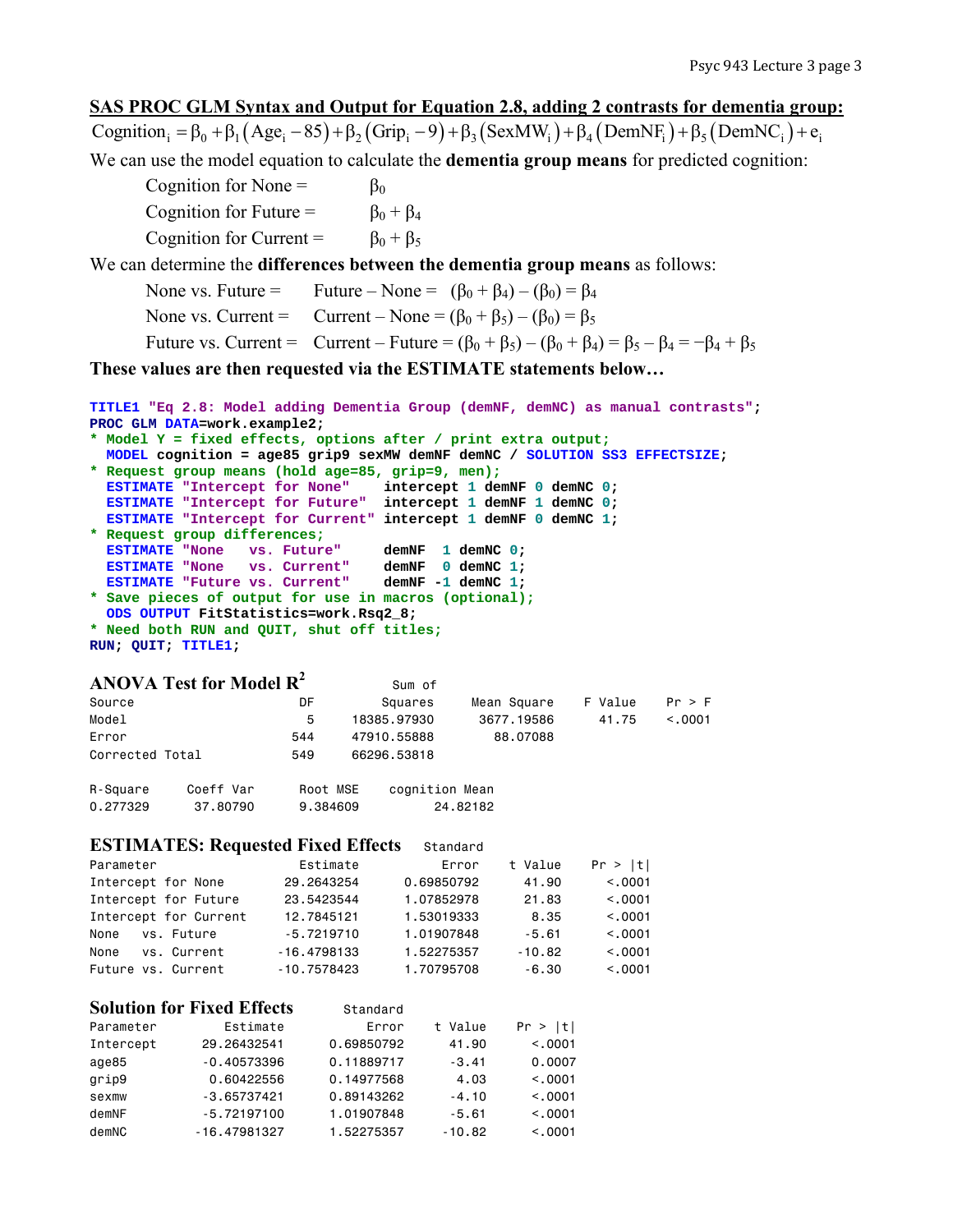I wrote a macro program to calculate the  $\mathbb{R}^2$  change **F-test** from adding these 2 fixed effects for dementia group (i.e., a df=2 test rather than for each separate contrast), which is called below:

| /* To use R2Change Macro, enter: |                                                                             |
|----------------------------------|-----------------------------------------------------------------------------|
| $N =$                            | Total Sample Size                                                           |
| DataL=                           | Name of dataset that stores R2 for larger model (on ODS)                    |
| NpredL=                          | Number of predictors in larger model                                        |
| $\mathtt{Datas}=$                | Name of dataset that stores R2 for smaller model (on ODS)                   |
| NpredS=                          | Number of predictors in smaller model */                                    |
|                                  |                                                                             |
|                                  | * Call macro to test R2 change from Eq 2 8 vs. Eq 2 7;                      |
|                                  | %R2Change(N=550, DataL=work.Rsq2 8, NpredL=5, DataS=work.Rsq2 7, NpredS=3); |

## Which then generates this output, indicating that the overall df=2 effect of group is significant

|         |          | R2 Change F-Test for work.Rsq2 8 (L) vs. work.Rsq2 7 (S) |       |       |       |                |         |        |  |
|---------|----------|----------------------------------------------------------|-------|-------|-------|----------------|---------|--------|--|
| Rsquare |          | Rsquare                                                  | Npred | Npred |       |                |         |        |  |
| L       | RsquareS | Diff                                                     |       |       | DFnum | <b>DFdenom</b> | Fvalue  | Pvalue |  |
| 0.27733 | 0.099171 | 0.17816                                                  | 5     | 3     | 2     | 544            | 67.0557 |        |  |
|         |          |                                                          |       |       |       |                |         |        |  |

## **SAS PROC GLM Syntax and Output for Equation 2.9, adding interaction of age\*grip:**

Cognition<sub>i</sub> =  $\beta_0$  +  $\beta_1$  (Age<sub>i</sub> - 85) +  $\beta_2$  (Grip<sub>i</sub> - 9) +  $\beta_3$  (SexMW<sub>i</sub>) +  $\beta_4$  (DemNF<sub>i</sub>) +  $\beta_5$  (DemNC<sub>i</sub>)  $+\beta_6(Age_i - 85)(Grip_i - 9) + e_i$ 

We can use the model equation to calculate the **simple effect of age** at any level of *grip strength* (age as the effect, grip strength as the moderator):

Simple Effect of Age =  $\beta_1 + \beta_6$ (Grip<sub>i</sub>–9)

Likewise, we can use the model equation to calculate the **simple effect of grip strength** at any level of *age* (grip strength as the effect, age as the moderator):

Simple Effect of Grip =  $\beta_2 + \beta_6(Age_i-85)$ 

|                                                                                                                                                                                                                                                                                                                                                                                    | Examples of these are requested via the ESTIMATE statements                                                                                                       |                              | The INVERSE option is |  |  |  |
|------------------------------------------------------------------------------------------------------------------------------------------------------------------------------------------------------------------------------------------------------------------------------------------------------------------------------------------------------------------------------------|-------------------------------------------------------------------------------------------------------------------------------------------------------------------|------------------------------|-----------------------|--|--|--|
| TITLE1 "Eq 2.9: Model with Age by Grip Interaction";<br>PROC GLM DATA=work.example2;<br>* Model Y = fixed effects, options after / print extra output;<br>MODEL cognition = age85 grip9 sexMW demNF demNC age85*grip9                                                                                                                                                              | needed for a macro<br>program that calculates<br>regions of significance<br>for the interaction.                                                                  |                              |                       |  |  |  |
|                                                                                                                                                                                                                                                                                                                                                                                    | * Request simple effects at other values of age and grip;                                                                                                         |                              |                       |  |  |  |
| ESTIMATE "Age Effect for Grip=6"                                                                                                                                                                                                                                                                                                                                                   |                                                                                                                                                                   | age85 $1$ age85*grip9 $-3$ ; |                       |  |  |  |
| ESTIMATE "Age Effect for Grip=9"                                                                                                                                                                                                                                                                                                                                                   |                                                                                                                                                                   | age85 $1$ age85*grip9 $0$ ;  |                       |  |  |  |
| ESTIMATE "Age Effect for Grip=12"                                                                                                                                                                                                                                                                                                                                                  |                                                                                                                                                                   | age85 $1$ age85*grip9 $3$ ;  |                       |  |  |  |
| ESTIMATE "Grip Effect for Age=80"<br>grip $9$ 1 age $85*$ grip $9$ - $5$ ;<br>ESTIMATE "Grip Effect for Age=85" grip9 1 age85*grip9 0;<br>ESTIMATE "Grip Effect for Age=90" grip9 1 age85*grip9 5;<br>* Save pieces of output for use in macros (optional);<br>ODS OUTPUT FitStatistics=work.Rsq2_9 InvXPX=work.Inv2_9<br>OverallANOVA=work.Ano2 9 ParameterEstimates=work.Fix2 9; |                                                                                                                                                                   |                              |                       |  |  |  |
|                                                                                                                                                                                                                                                                                                                                                                                    | * Need both RUN and QUIT, shut off title;                                                                                                                         |                              |                       |  |  |  |
| RUN; QUIT; TITLE1;                                                                                                                                                                                                                                                                                                                                                                 | The ODS command is saving (in order): $R^2$ , matrix inverse of XTX, ANOVA $R^2$<br>table, and the solution for fixed effects for the macro programs that follow. |                              |                       |  |  |  |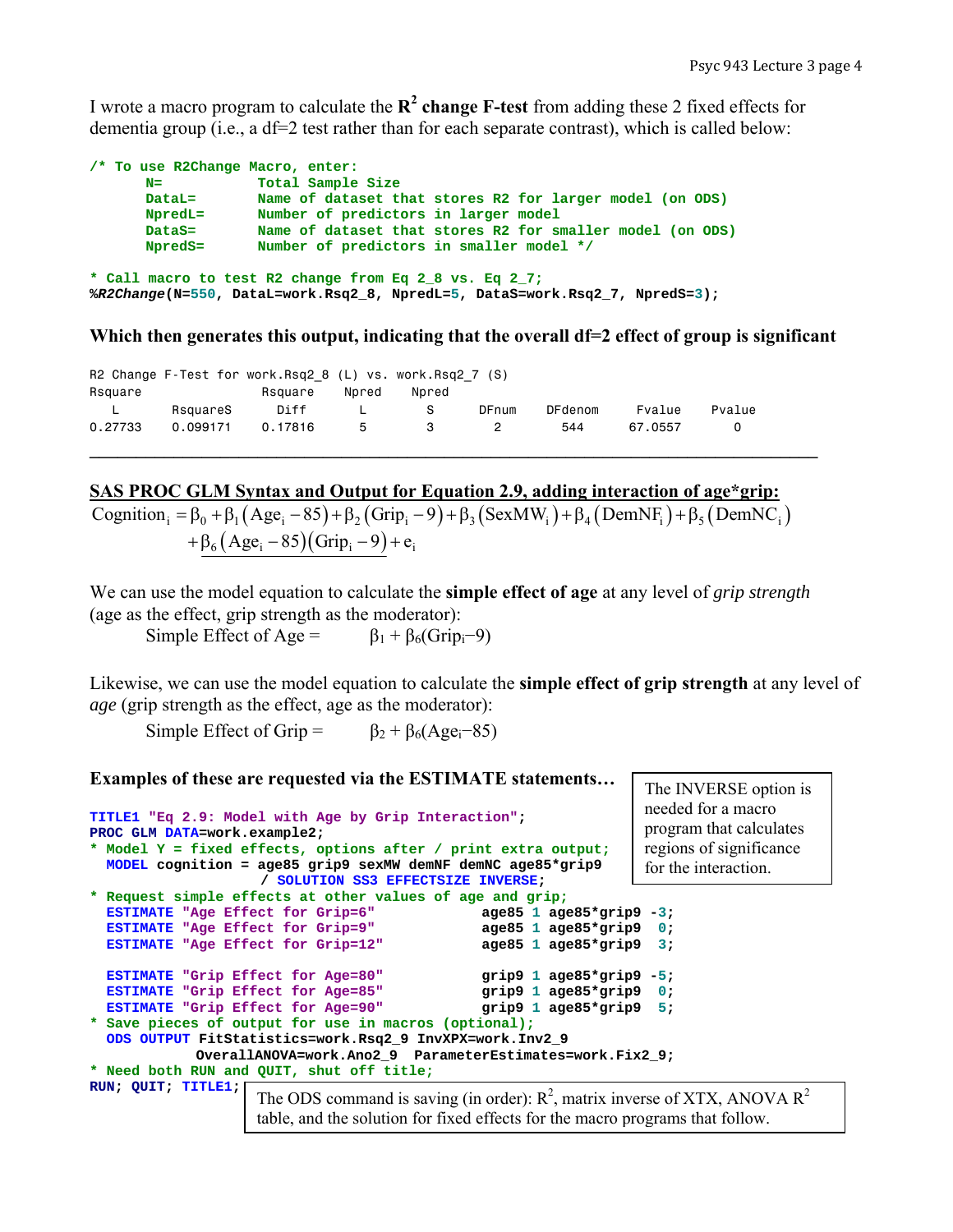| ANOVA Test for Model $R^2$                |                |          |               | Sum of         |          |            |             |         |         |         |
|-------------------------------------------|----------------|----------|---------------|----------------|----------|------------|-------------|---------|---------|---------|
| Source                                    |                | DF       |               | Squares        |          |            | Mean Square |         | F Value | Pr > F  |
| Model                                     |                | 6        | 19185,04106   |                |          |            | 3197,50684  |         | 36.85   | < 0.001 |
| Error                                     |                | 543      | 47111.49712   |                |          |            | 86,76150    |         |         |         |
| Corrected Total                           |                | 549      | 66296.53818   |                |          |            |             |         |         |         |
| R-Square                                  | Coeff Var      | Root MSE |               | cognition Mean |          |            |             |         |         |         |
| 0.289382                                  | 37.52580       | 9.314586 |               |                | 24,82182 |            |             |         |         |         |
| <b>ESTIMATES: Requested Fixed Effects</b> |                |          |               |                |          | Standard   |             |         |         |         |
| Parameter                                 |                |          | Estimate      |                |          |            | Error       | t Value |         | Pr >  t |
| Age Effect for Grip=6                     |                |          | $-0.70301601$ |                |          | 0.15336958 |             |         | $-4.58$ | < 0.001 |
| Age Effect for Grip=9                     |                |          | $-0.33396058$ |                |          | 0.12035656 |             |         | $-2.77$ | 0.0057  |
| Age Effect for Grip=12                    |                |          | 0.03509486    |                |          | 0.18715387 |             |         | 0.19    | 0.8513  |
| Grip Effect for Age=80                    |                |          | 0.00432624    |                |          | 0.24733508 |             |         | 0.02    | 0.9861  |
| Grip Effect for Age=85                    |                |          | 0.61941863    |                |          | 0.14874241 |             |         | 4.16    | < 0.001 |
| Grip Effect for Age=90                    |                |          | 1.23451102    |                |          | 0.25540829 |             |         | 4.83    | < .0001 |
| <b>Solution for Fixed Effects</b>         |                |          | Standard      |                |          |            |             |         |         |         |
| Parameter                                 | Estimate       |          |               | Error          |          | t Value    |             | Pr >  t |         |         |
| Intercept                                 | 29,40780315    |          | 0.69490615    |                |          | 42.32      |             | < 0.001 |         |         |
| age85                                     | $-0.33396058$  |          | 0.12035656    |                |          | $-2.77$    |             | 0.0057  |         |         |
| grip9                                     | 0.61941863     |          | 0.14874241    |                |          | 4.16       |             | < 0.001 |         |         |
| sexmw                                     | $-3.45563720$  |          | 0.88727488    |                |          | $-3.89$    |             | 0.0001  |         |         |
| demNF                                     | $-5.92254309$  |          | 1.01363159    |                |          | $-5.84$    |             | < 0.001 |         |         |
| demNC                                     | $-16.30040485$ |          | 1.51254730    |                |          | $-10.78$   |             | < 0.001 |         |         |
| age85*grip9                               | 0.12301848     |          | 0.04053626    |                |          | 3.03       |             | 0.0025  |         |         |

# **Interpret these fixed effects:**

Simple main effect of Age  $\beta_1$  =

Simple main effect of Grip Strength  $\beta_2$  =

Interpret Age by Grip Strength  $\beta_6 \rightarrow$  Age as Simple Effect, Grip as Moderator via  $\beta_1 + \beta_6$ (Grip<sub>i</sub>−9):

Interpret Age by Grip Strength  $\beta_6 \rightarrow$  Grip as Simple Effect, Age as Moderator via  $\beta_2 + \beta_6$ (Age<sub>i</sub>–85):

# **Calculate predicted values for "fake people" to plot interaction:**

|                                    | Predicted Cognition <sub>i</sub> = $\beta_0 + \beta_1(Age_i - 85) + \beta_2(Grip_i - 9) + \beta_6(Age_i - 85)(Grip_i - 9)$ |
|------------------------------------|----------------------------------------------------------------------------------------------------------------------------|
|                                    | Grip Strength = 12, Age = 80: $29.41 - 0.33(-5) + 0.62(-3) + 0.12(-5)(3) = 31.12$                                          |
|                                    | Grip Strength = 12, Age = 85: 29.41 - 0.33(0) + 0.62(3) + 0.12(0)(3) = 31.27                                               |
|                                    | Grip Strength = 12, Age = 90: 29.41 - 0.33( 5) + 0.62( 3) + 0.12( 5)(3) = 31.42                                            |
| Grip Strength = 9, Age = $80$ :    | $29.41 - 0.33(-5) + 0.62(-0) + 0.12(-5)(0) = 31.06$                                                                        |
| Grip Strength = 9, Age = $85$ :    | $29.41 - 0.33(0) + 0.62(0) + 0.12(0)(0) = 29.41$                                                                           |
| Grip Strength = 9, Age = $90$ :    | $29.41 - 0.33(5) + 0.62(0) + 0.12(5)(0) = 27.76$                                                                           |
| Grip Strength = $6$ , Age = $80$ : | $29.41 - 0.33(-5) + 0.62(-3) + 0.12(-5)(-3) = 31.00$                                                                       |
| Grip Strength = $6$ , Age = $85$ : | $29.41 - 0.33(0) + 0.62(-3) + 0.12(0)(-3) = 27.55$                                                                         |
| Grip Strength = $6$ , Age = $90$ : | $29.41 - 0.33(5) + 0.62(-3) + 0.12(5)(-3) = 24.10$                                                                         |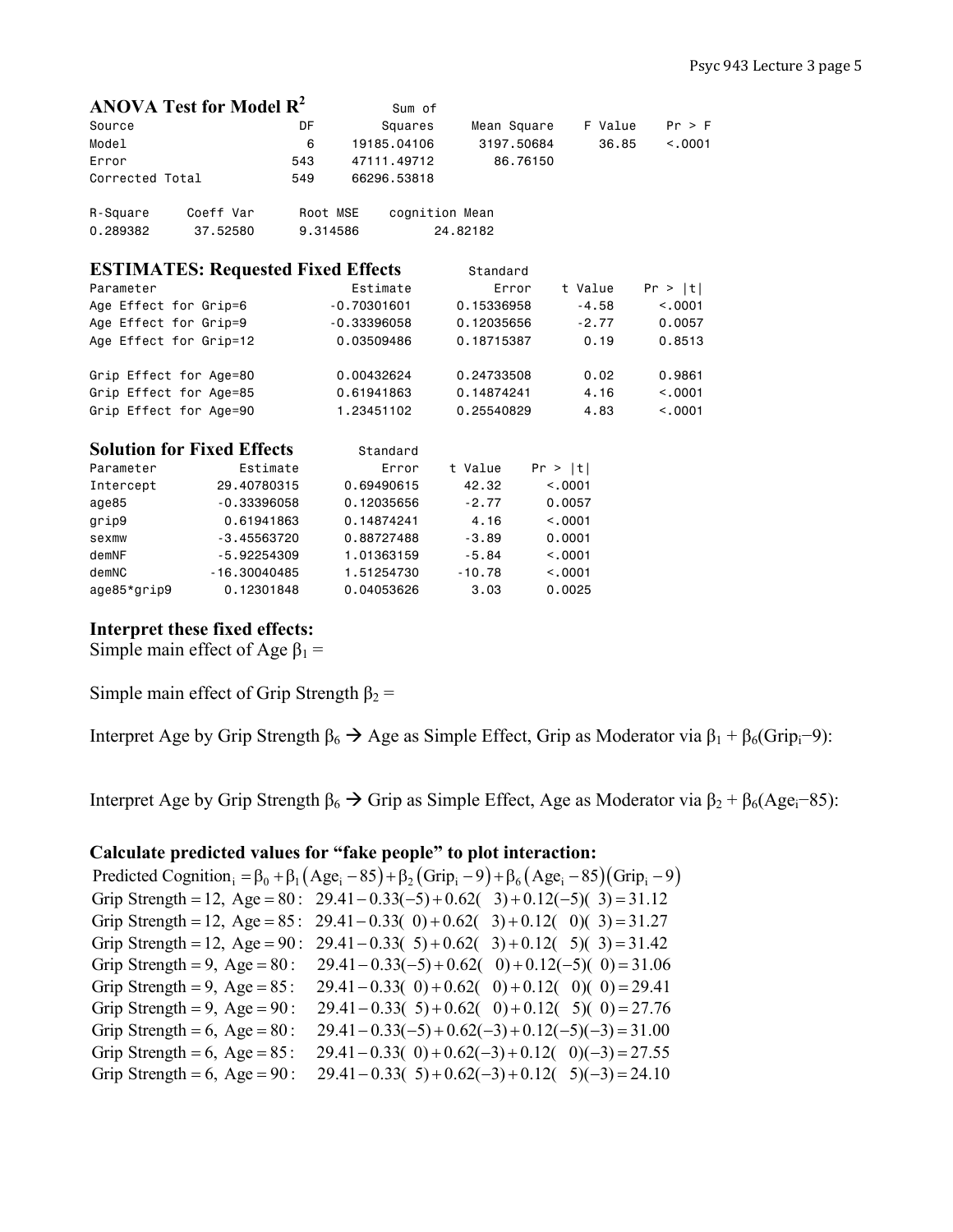

I wrote another macro program to create the **asymptotic covariance matrix**, which has the variances and covariances among the fixed effects, which is called below:

```
/* To Use Asymp Macro, enter: 
       DV= Name of dependent variable 
       AnoData= Name of dataset that stores MSE for model (on ODS) 
       InvData= Name of dataset that stores X'X inv matrix for model (on ODS) 
       Npred= Number of predictors in model */
* Call macro to make asymptotic covariance matrix;
%Asymp(DV=cognition, AnoData=work.Ano2_9, InvData=work.Inv2_9, Npred=6);
```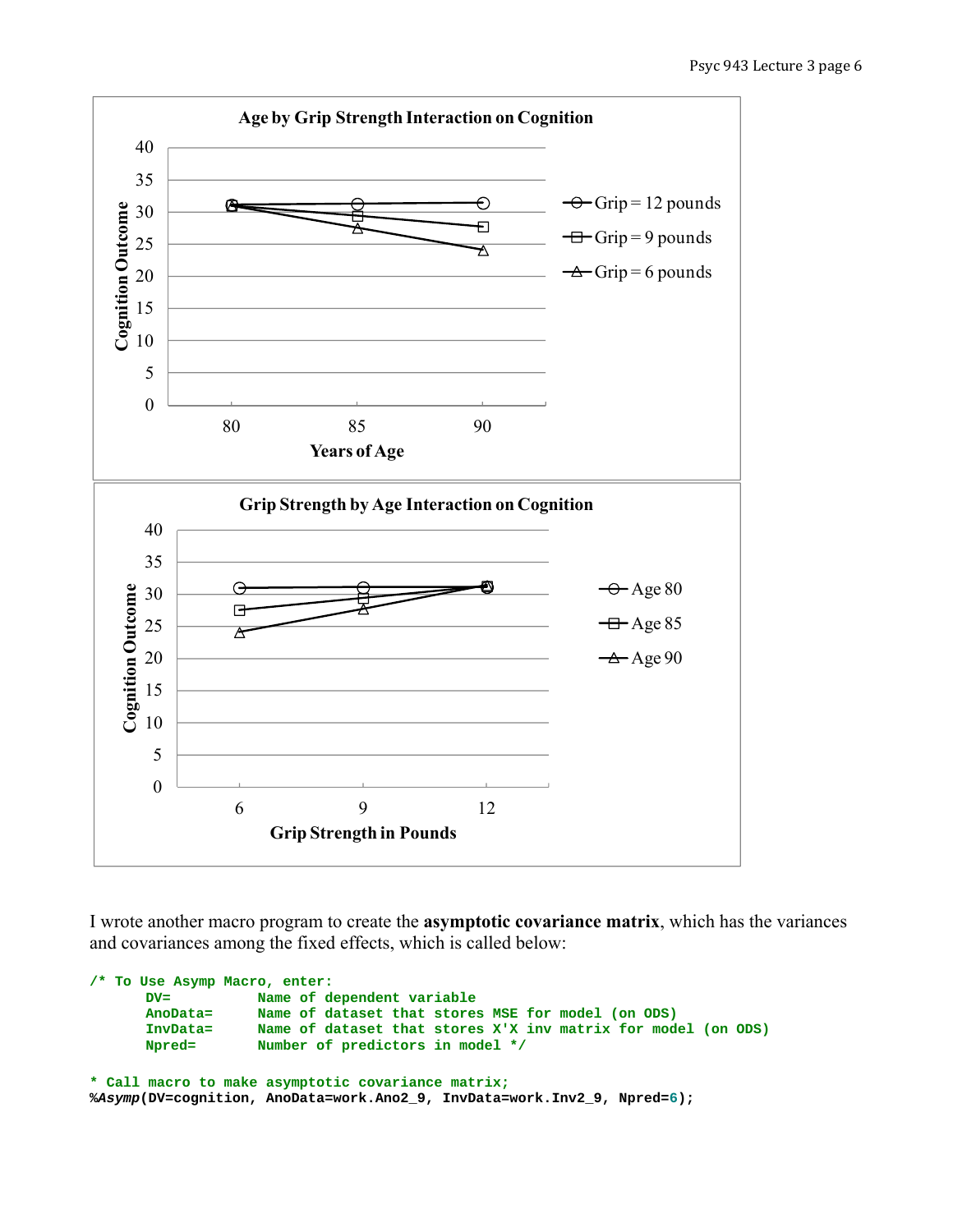The asymptotic covariance matrix is needed in order to calculate what are known as **regions of significance**, which describe the values of the moderator as which the simple main effects turn on or off (for significance). I wrote a macro program to do this as well, which is called twice below:

|                                                                                                                                                                                           | /* To use Regions Macro, enter: |                                                                                                                                                               |  |  |
|-------------------------------------------------------------------------------------------------------------------------------------------------------------------------------------------|---------------------------------|---------------------------------------------------------------------------------------------------------------------------------------------------------------|--|--|
|                                                                                                                                                                                           | FixData=                        | Name of dataset that stores fixed effects for model (on ODS)                                                                                                  |  |  |
|                                                                                                                                                                                           | InvData=                        | Name of dataset that stores X'X inv matrix for model (on ODS)                                                                                                 |  |  |
|                                                                                                                                                                                           | Pred=                           | Case-sensitive name of predictor effect regions are for                                                                                                       |  |  |
|                                                                                                                                                                                           | $Mod =$                         | Case-sensitive name of moderator effect (for region values)                                                                                                   |  |  |
|                                                                                                                                                                                           | ModCenter=                      | Centering point of moderator predictor                                                                                                                        |  |  |
|                                                                                                                                                                                           | Interact=                       | Case-sensitive name of interaction effect */                                                                                                                  |  |  |
| * Call macro to calculate regions of significance for age effect;<br>%Regions(FixData=work.Fix2_9, InvData=work.Inv2_9, Pred=age85, Mod=grip9, ModCenter=9,<br>$Interact = age85*grip9);$ |                                 |                                                                                                                                                               |  |  |
|                                                                                                                                                                                           |                                 | * Call macro to calculate regions of significance for grip effect;<br>%Regions(FixData=work.Fix2 9, InvData=work.Inv2 9, Pred=grip9, Mod=age85, ModCenter=85, |  |  |

```
 Interact=age85*grip9);
```
#### **These macro programs then provide the following output for this model:**

The effect of age85 will be significant at centered values of grip9 BELOW the lower bound and ABOVE the upper bound, which translate to these uncentered lower and upper bounds.

| Centered | Centered | Uncentered | Uncentered |
|----------|----------|------------|------------|
| lower    | Upper    | lower      | Upper      |
| 0.66813  | 9.48171  | 9.66813    | 18.4817    |

The effect of grip9 will be significant at centered values of age85 BELOW the lower bound and ABOVE the upper bound, which translate to these uncentered lower and upper bounds.

| Centered | Centered   | Uncentered | Uncentered |
|----------|------------|------------|------------|
| lower    | Upper      | lower      | Upper      |
| -14.8144 | $-2.28566$ | 70.1856    | 82.7143    |

To better understand what this is telling us, I requested the simple main effects of each predictor at these lower and upper moderating values by adding to the PROC GLM syntax from before:

| ESTIMATE "Age Effect for Grip=9.66813"<br>ESTIMATE "Age Effect for Grip=18.4817" |               |            |         | age85 1 age85*grip9 0.66813;<br>age85 1 age85*grip9 9.66813;          |  |
|----------------------------------------------------------------------------------|---------------|------------|---------|-----------------------------------------------------------------------|--|
| ESTIMATE "Grip Effect for Age=70.1856"<br>ESTIMATE "Grip Effect for Age=82.7143" |               |            |         | grip9 $1$ age85*grip9 $-14.8144$ ;<br>grip9 $1$ age85*grip9 -2.28566; |  |
| <b>ESTIMATES: Requested Fixed Effects</b>                                        |               | Standard   |         |                                                                       |  |
| Parameter                                                                        | Estimate      | Error      | t Value | Pr >  t                                                               |  |
| Age Effect for Grip=9.66813                                                      | $-0.25176824$ | 0.12845343 | $-1.96$ | 0.0505                                                                |  |
| Age Effect for Grip=18.4817                                                      | 0.85539806    | 0.43199146 | 1.98    | 0.0482                                                                |  |
| Grip Effect for Age=70.1856                                                      | $-1.20302631$ | 0.61378846 | $-1.96$ | 0.0505                                                                |  |
| Grip Effect for Age=82.7143                                                      | 0.33824021    | 0.17257180 | 1.96    | 0.0505                                                                |  |
|                                                                                  |               |            |         |                                                                       |  |

Accordingly, the effect of age will be significantly negative below grip strength = 9.66 pounds, nonsignificant between 9.66 and 18.48 pounds, and significantly positive after 18.48 pounds. Likewise, the effect of grip strength will be significantly negative below age  $= 70.19$  years, nonsignificant between age = 70.19 and 82.71 years, and significantly positive after age =  $82.71$  years.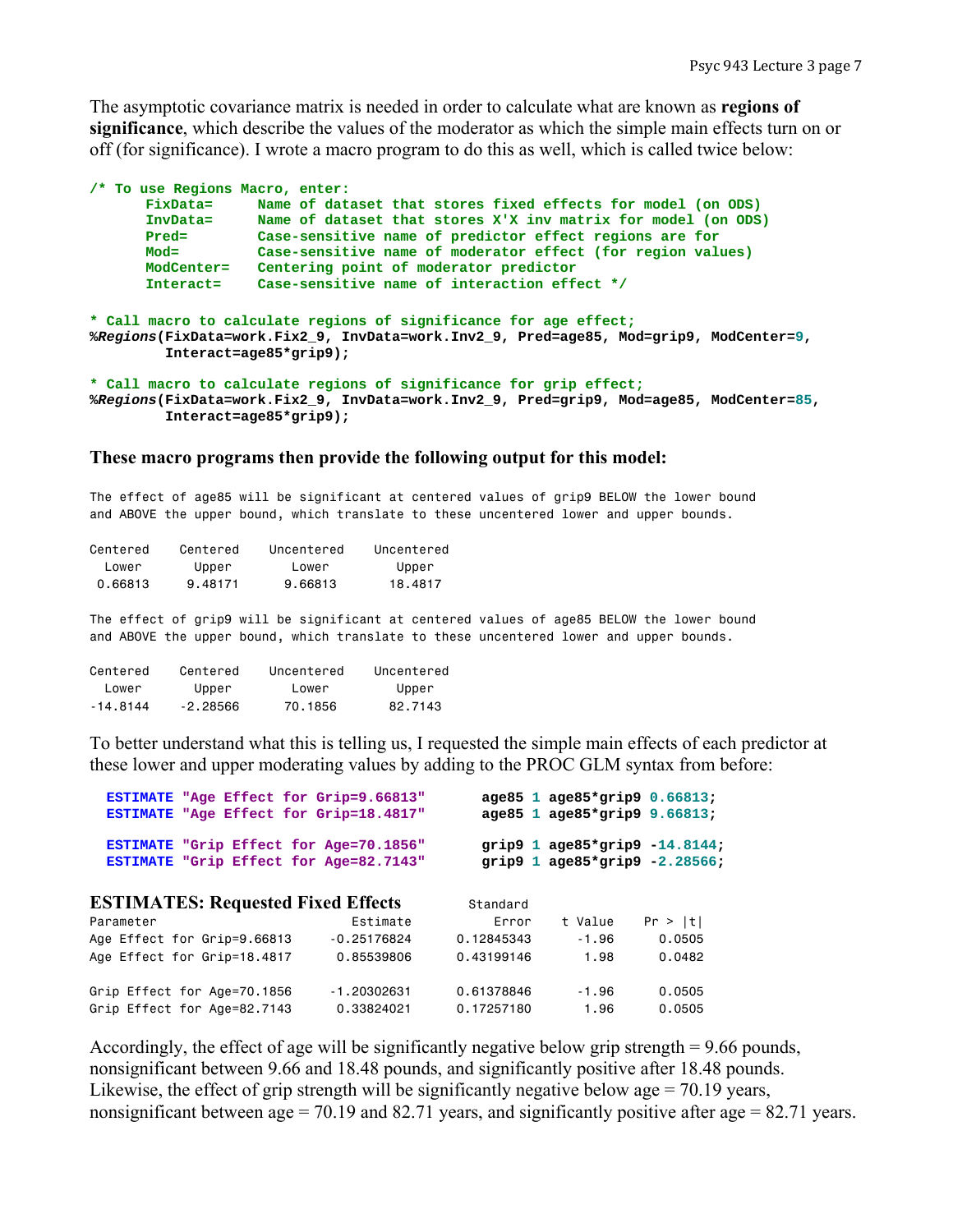## **SAS PROC GLM Syntax and Output for Equation 2.8, adding 2 contrasts for dementia group:**

Cognition<sub>i</sub> =  $\beta_0 + \beta_1 (Age_i - 85) + \beta_2 (Grip_i - 9) + \beta_3 (SexMW_i)$  $+ \beta_4 (DemNF_i) + \beta_5 (DemNC_i) + \beta_6 (Age_i - 85) (Grip_i - 9)$  $+\beta_7 (SexMW_i)( DemNF_i)+\beta_8 (SexMW_i)(DemNC_i)+e_i$ 

We can use the model equation to calculate the **sex and dementia group means** for cognition:

|                           | For Men:            | For Women:                              |
|---------------------------|---------------------|-----------------------------------------|
| Cognition for None $=$    | B٥                  | $\beta_0 + \beta_3$                     |
| Cognition for Future $=$  | $\beta_0 + \beta_4$ | $\beta_0 + \beta_4 + \beta_3 + \beta_7$ |
| Cognition for Current $=$ | $\beta_0 + \beta_5$ | $\beta_0 + \beta_5 + \beta_3 + \beta_8$ |

We can determine the **differences between the sex and dementia group means** as follows: For Men:

| None vs. Future $=$ | Future – None $=$                                                     | $(\beta_0 + \beta_4) - (\beta_0)$                                                                        | $= \beta_4$ |
|---------------------|-----------------------------------------------------------------------|----------------------------------------------------------------------------------------------------------|-------------|
|                     | None vs. Current = Current – None = $(\beta_0 + \beta_5) - (\beta_0)$ |                                                                                                          | $=$ $\beta$ |
|                     |                                                                       | Future vs. Current = Current – Future = $(\beta_0 + \beta_5) - (\beta_0 + \beta_4) = -\beta_4 + \beta_5$ |             |

For Women:

|  | None vs. Future = Future – None = $(\beta_0 + \beta_4 + \beta_3 + \beta_7) - (\beta_0 + \beta_3) = \beta_4 + \beta_7$                                                |
|--|----------------------------------------------------------------------------------------------------------------------------------------------------------------------|
|  | None vs. Current = Current – None = $(\beta_0 + \beta_5 + \beta_3 + \beta_8) - (\beta_0 + \beta_3) = \beta_5 + \beta_8$                                              |
|  | Future vs. Current = Current – Future = $(\beta_0 + \beta_5 + \beta_3 + \beta_8) - (\beta_0 + \beta_4 + \beta_3 + \beta_7) = -\beta_4 + \beta_5 - \beta_7 + \beta_8$ |

## **These values are then requested via the ESTIMATE statements below…**

```
TITLE1 "Eq 2.13: Add Sex by Dementia Interaction"; 
PROC GLM DATA=work.example2; 
* Model Y = fixed effects, options after / print extra output;
  MODEL cognition = age85 grip9 sexMW demNF demNC age85*grip9 sexMW*demNF sexMW*demNC 
                      / SOLUTION SS3 EFFECTSIZE; 
* Save pieces of output for use in macros (optional);
  ODS OUTPUT FitStatistics=work.Rsq2_13; 
* Request group means (hold age=85, grip=9);
 ESTIMATE "Intercept: None Men" intercept 1 demNF 0 demNC 0 sexMW 0 sexMW*demNF 0 sexMW*demNC 0; 
 ESTIMATE "Intercept: Future Men" intercept 1 demNF 1 demNC 0 sexMW 0 sexMW*demNF 0 sexMW*demNC 0; 
  ESTIMATE "Intercept: Current Men" intercept 1 demNF 0 demNC 1 sexMW 0 sexMW*demNF 0 sexMW*demNC 0; 
  ESTIMATE "Intercept: None Women" intercept 1 demNF 0 demNC 0 sexMW 1 sexMW*demNF 0 sexMW*demNC 0; 
 ESTIMATE "Intercept: Future Women" intercept 1 demNF 1 demNC 0 sexMW 1 sexMW*demNF 1 sexMW*demNC 0; 
 ESTIMATE "Intercept: Current Women" intercept 1 demNF 0 demNC 1 sexMW 1 sexMW*demNF 0 sexMW*demNC 1; 
* Request simple effects of dementia per sex;
 ESTIMATE "None vs. Future: Men" demNF 1 demNC 0 sexMW*demNF 0 sexMW*demNC 0; 
 ESTIMATE "None vs. Current: Men" demNF 0 demNC 1 sexMW*demNF 0 sexMW*demNC 0; 
  ESTIMATE "Future vs. Current: Men" demNF -1 demNC 1 sexMW*demNF 0 sexMW*demNC 0; 
  ESTIMATE "None vs. Future: Women" demNF 1 demNC 0 sexMW*demNF 1 sexMW*demNC 0; 
 ESTIMATE "None vs. Current: Women" demNF 0 demNC 1 sexMW*demNF 0 sexMW*demNC 1; 
 ESTIMATE "Future vs. Current: Women" demNF -1 demNC 1 sexMW*demNF -1 sexMW*demNC 1; 
* Request simple effects of sex per dementia group;
 ESTIMATE "Men vs. Women: None" sexMW 1 sexMW*demNF 0 sexMW*demNC 0; 
 ESTIMATE "Men vs. Women: Future" sexMW 1 sexMW*demNF 1 sexMW*demNC 0; 
 ESTIMATE "Men vs. Women: Current" sexMW 1 sexMW*demNF 0 sexMW*demNC 1;
```

```
* Need both RUN and QUIT, shut off title; 
RUN; QUIT; TITLE1;
```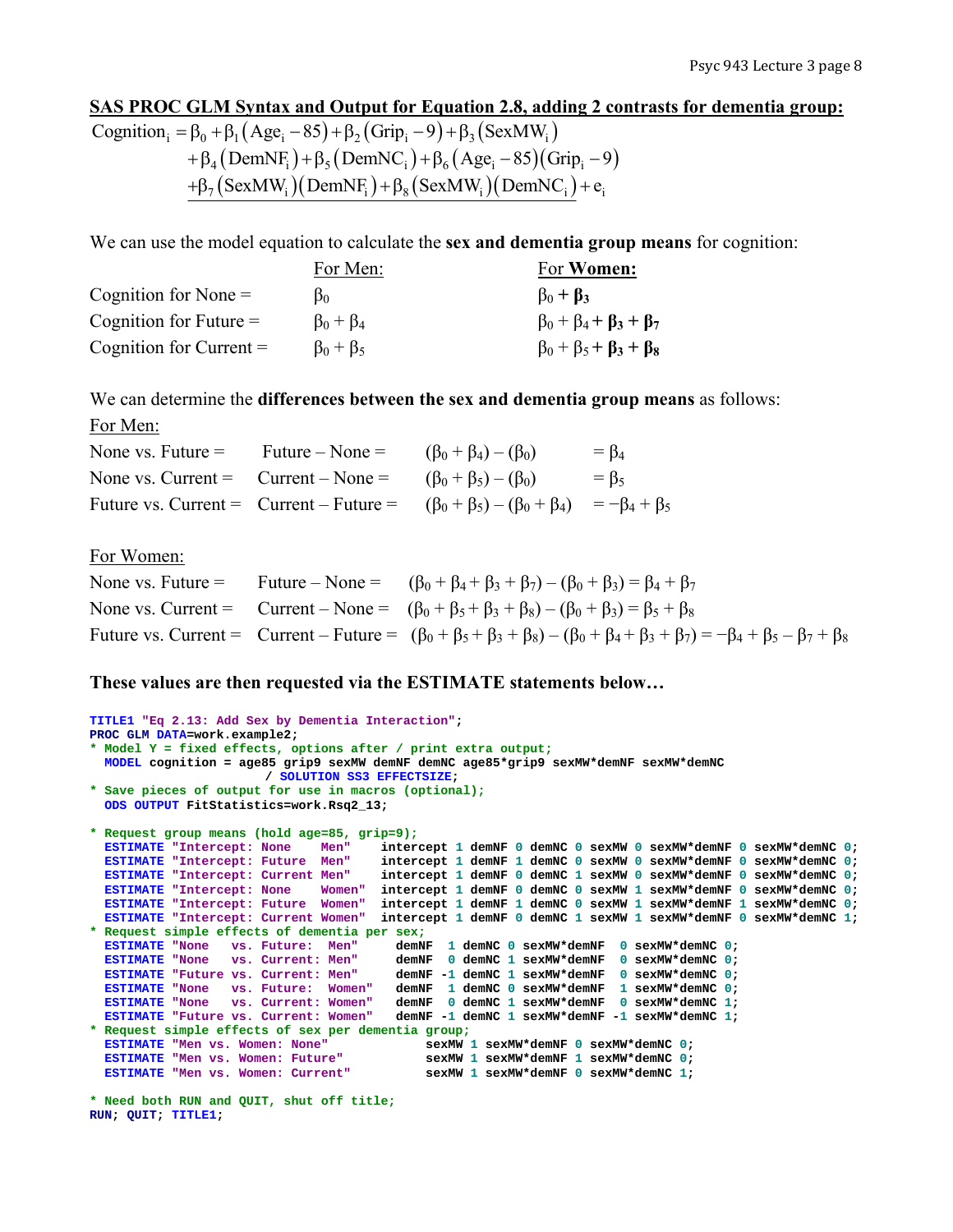| ANOVA Test for Model $R^2$                |               | Sum of       |                |         |                  |
|-------------------------------------------|---------------|--------------|----------------|---------|------------------|
| Source                                    | DF            | Squares      | Mean Square    | F Value | Pr > F           |
| Model                                     | 8             | 19785.46147  | 2473.18268     |         | 28.77<br>< 0.001 |
| Error                                     | 541           | 46511.07671  | 85,97242       |         |                  |
| Corrected Total                           | 549           | 66296.53818  |                |         |                  |
| Coeff Var<br>R-Square                     | Root MSE      |              | cognition Mean |         |                  |
| 0.298439<br>37,35476                      | 9.272131      |              | 24,82182       |         |                  |
| <b>ESTIMATES: Requested Fixed Effects</b> |               |              | Standard       |         |                  |
| Parameter                                 |               | Estimate     | Error          | t Value | Pr >  t          |
| Intercept: None<br>Men                    |               | 29,0701463   | 0.74849920     | 38.84   | < 0.001          |
| Intercept: Future<br>Men                  |               | 23,0142449   | 1.49276013     | 15.42   | < .0001          |
| Intercept: Current Men                    |               | 17,0994158   | 2.14021810     | 7.99    | < 0.001          |
| Intercept: None<br>Women                  |               | 26, 1945523  | 0.63883397     | 41.00   | < 0.001          |
| Intercept: Future<br>Women                |               | 20,3029208   | 1.11863329     | 18.15   | < 0.001          |
| Intercept: Current Women                  |               | 6.3487222    | 1.94788049     | 3.26    | 0.0012           |
| None<br>vs. Future:<br>Men                |               | $-6.0559015$ | 1.63512607     | $-3.70$ | 0.0002           |
| vs. Current: Men<br>None                  | $-11.9707305$ |              | 2.24495370     | $-5.33$ | < 0.001          |
| Future vs. Current: Men                   |               | $-5.9148291$ | 2.58676242     | $-2.29$ | 0.0226           |
| vs. Future:<br>None<br>Women              |               | $-5.8916315$ | 1.27776082     | $-4.61$ | < 0.001          |
| None<br>vs. Current: Women                | $-19.8458301$ |              | 2.02858306     | $-9.78$ | < 0.001          |
| Future vs. Current: Women                 | $-13,9541986$ |              | 2.23891711     | $-6.23$ | < 0.001          |
| Men vs. Women: None                       |               | $-2.8755941$ | 1.01123720     | $-2.84$ | 0.0046           |
| Men vs. Women: Future                     |               | $-2.7113241$ | 1.87406883     | $-1.45$ | 0.1485           |
| Men vs. Women: Current                    | $-10.7506936$ |              | 2.89932314     | $-3.71$ | 0.0002           |

|             | <b>Solution for Fixed Effects</b> | Standard   |         |         |
|-------------|-----------------------------------|------------|---------|---------|
| Parameter   | Estimate                          | Error      | t Value | Pr >  t |
| Intercept   | 29.07014634                       | 0.74849920 | 38.84   | < 0.001 |
| age85       | $-0.33479877$                     | 0.11988755 | $-2.79$ | 0.0054  |
| grip9       | 0.61789286                        | 0.14807943 | 4.17    | < 0.001 |
| sexmw       | $-2.87559408$                     | 1.01123720 | $-2.84$ | 0.0046  |
| demNF       | $-6.05590147$                     | 1.63512607 | $-3.70$ | 0.0002  |
| demNC       | $-11.97073055$                    | 2.24495370 | $-5.33$ | < 0.001 |
| age85*grip9 | 0.12215159                        | 0.04035286 | 3.03    | 0.0026  |
| sexmw*demNF | 0.16426999                        | 2.07047524 | 0.08    | 0.9368  |
| sexmw*demNC | $-7.87509954$                     | 3.02453647 | $-2.60$ | 0.0095  |



|               | None  | Future | Current |
|---------------|-------|--------|---------|
| Men           | 29.07 | 23.01  | 17.10   |
| Women $26.19$ |       | 20 29  | 6.34    |
|               |       |        |         |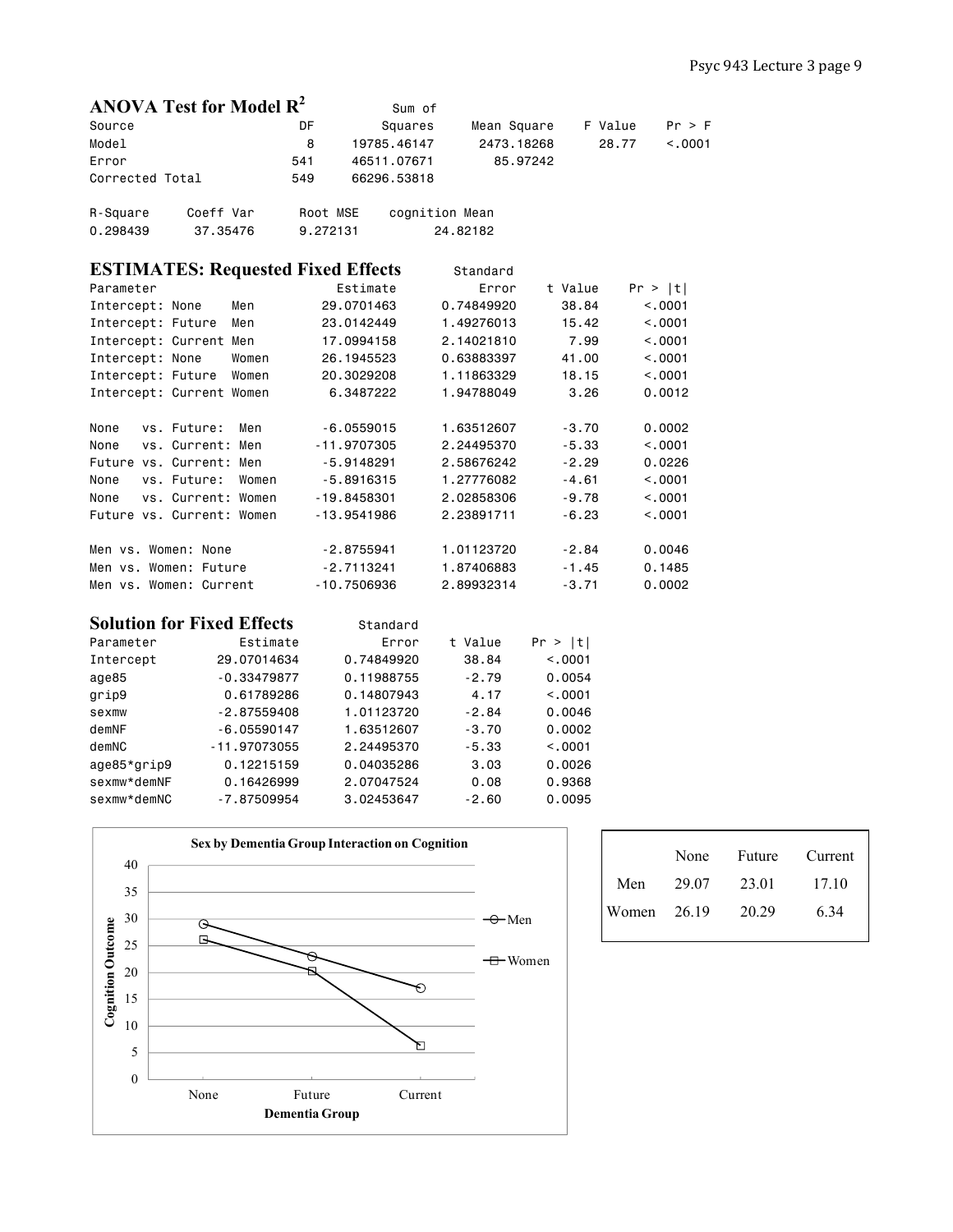**The overall model improvement for the df=2 sex\*group interaction is significant according to an R2 change test:** 

**\* Call macro to test R2 change from Eq 2\_13 vs. Eq 2\_9; %***R2Change***(N=550, DataL=work.Rsq2\_13, NpredL=8, DataS=work.Rsq2\_9, NpredS=6);** 

R2 Change F-Test for work.Rsq2 13 (L) vs. work.Rsq2 9 (S)

| Rsquare | Rsquare | Rsquare    | Npred | Npred |       |         |         |          |
|---------|---------|------------|-------|-------|-------|---------|---------|----------|
|         |         | Diff       |       |       | DFnum | DFdenom | Fvalue  | Pvalue   |
| 0.29844 | 0.28938 | .009056588 |       | 6     |       | 541     | 3.49194 | 0.031130 |

#### **SAS PROC GLM Syntax and Output for Equation 2.18, adding age\*sex, grip\*sex, age\*grip\*sex:**

Cognition<sub>i</sub> =  $\beta_0 + \beta_1 (Age_i - 85) + \beta_2 (Grip_i - 9) + \beta_3 (SexMW_i) + \beta_4 (DemNF_i) + \beta_5 (DemNC_i) + \beta_6 (Age_i - 85) (Grip_i - 9)$  $+ \beta_7 (SexMW_i)(DemNF_i)+\beta_8 (SexMW_i)(DemNC_i)+\beta_9 (Age_i-85)(SexMW_i)+\beta_{10} (Grip_i-9)(SexMW_i)$  $+ \beta_{11} (Age_i - 85) (Grip_i - 9) (SexMW_i) + e_i$ 

```
TITLE1 "Eq. 2.18: Model Three-Way Interaction of Sex by Age by Grip"; 
PROC GLM DATA=work.example2; 
* Model Y = fixed effects, options after / print extra output;
    MODEL cognition = age85 grip9 sexMW demNF demNC age85*grip9 sexMW*demNF sexMW*demNC 
                           sexMW*age85 sexMW*grip9 sexMW*age85*grip9 / SOLUTION SS3 EFFECTSIZE; 
* Save pieces of output for use in macros (optional);
  ODS OUTPUT FitStatistics=work.Rsq2_18; 
* Request simple effects of Age;
  ESTIMATE "Age for Grip=6. Men"
                                                "Age for Grip=6, Men" age85 1 age85*grip9 -3 sexMW*age85 0 sexMW*age85*grip9 0; 
  ESTIMATE "Age for Grip=9, Men"
                                                "Age for Grip=9, Men" age85 1 age85*grip9 0 sexMW*age85 0 sexMW*age85*grip9 0; 
  ESTIMATE "Age for Grip=12, Men"
                                                "Age for Grip=12, Men" age85 1 age85*grip9 3 sexMW*age85 0 sexMW*age85*grip9 0; 
  ESTIMATE "Age for Grip=6, Women"
                                               "Age for Grip=6, Women" age85 1 age85*grip9 -3 sexMW*age85 1 sexMW*age85*grip9 -3; 
  ESTIMATE "Age for Grip=9, Women"
                                                "Age for Grip=9, Women" age85 1 age85*grip9 0 sexMW*age85 1 sexMW*age85*grip9 0; 
  ESTIMATE "Age for Grip=12, Women"
                                               "Age for Grip=12, Women" age85 1 age85*grip9 3 sexMW*age85 1 sexMW*age85*grip9 3; 
* Request simple effects of Grip;
  ESTIMATE "Grip for Age=80, Men"
                                               "Grip for Age=80, Men" grip9 1 age85*grip9 -5 grip9*sexMW 0 sexMW*age85*grip9 0; 
  ESTIMATE "Grip for Age=85, Men"
                                               "Grip for Age=85, Men" grip9 1 age85*grip9 0 grip9*sexMW 0 sexMW*age85*grip9 0; 
  ESTIMATE "Grip for Age=90, Men"
                                               "Grip for Age=90, Men" grip9 1 age85*grip9 5 grip9*sexMW 0 sexMW*age85*grip9 0; 
  ESTIMATE "Grip for Age=80, Women"
                                              grip <sup>1</sup> age85*grip9 -5 grip9*sexMW 1 sexMW*age85*grip9 -5;
  ESTIMATE "Grip for Age=85, Women"
                                              grip 91 age85*grip9 0 grip9*sexMW 1 sexMW*age85*grip9 0;
  ESTIMATE "Grip for Age=90, Women"
                                               "Grip for Age=90, Women" grip9 1 age85*grip9 5 grip9*sexMW 1 sexMW*age85*grip9 5; 
                                                                                                                        Simple main effects can be 
                                                                                                                        calculated as: Simple main effect = 
                                                                                                                           what it is (main effect) 
                                                                                                                        + what modifies it (2-ways) 
                                                                                                                        + what modifies it (3-way)
```
**\_\_\_\_\_\_\_\_\_\_\_\_\_\_\_\_\_\_\_\_\_\_\_\_\_\_\_\_\_\_\_\_\_\_\_\_\_\_\_\_\_\_\_\_\_\_\_\_\_\_\_\_\_\_\_\_\_\_\_\_\_\_\_\_\_\_\_\_\_\_\_\_\_\_\_\_\_\_\_\_\_\_\_\_\_\_\_\_\_\_\_\_\_\_\_\_\_\_\_\_\_\_\_\_\_\_\_\_\_\_\_\_**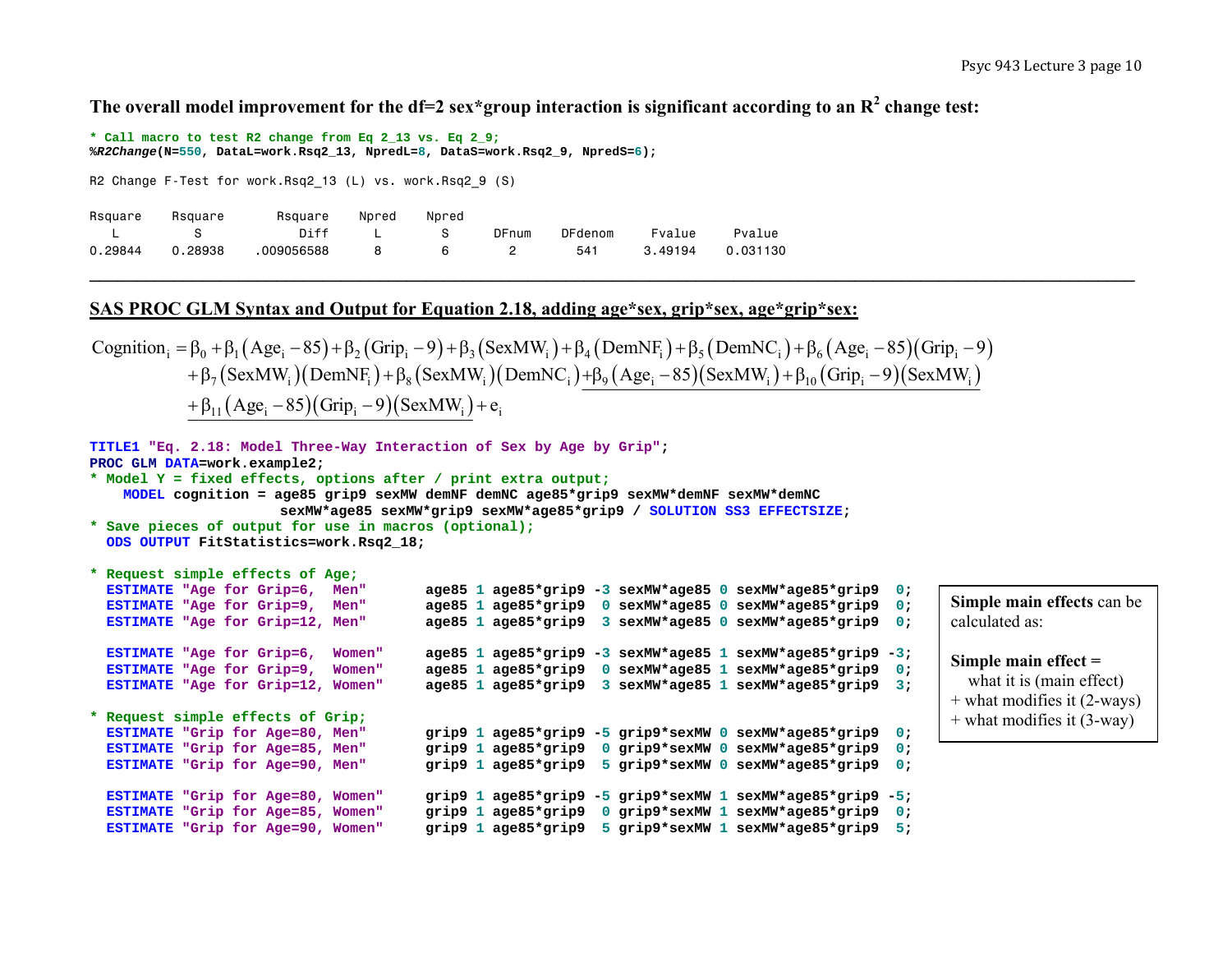```
* Request simple effects of Sex per Dementia, hold Age=85, Grip=9;
  ESTIMATE "Sex for None" sexMW 1 sexMW*demNF 0 sexMW*demNC 0 sexMW*age85 0 sexMW*grip9 0 sexMW*age85*grip9 0; 
  ESTIMATE "Sex for Future" sexMW 1 sexMW*demNF 1 sexMW*demNC 0 sexMW*age85 0 sexMW*grip9 0 sexMW*age85*grip9 0; 
  ESTIMATE "Sex for Current" sexMW 1 sexMW*demNF 0 sexMW*demNC 1 sexMW*age85 0 sexMW*grip9 0 sexMW*age85*grip9 0; 
* Request simple effects of Dementia per Sex, not conditional on age or grip;
  ESTIMATE "None vs. Future: Men"
                                          demNF 1 demNC 0 sexMW*demNF 0 sexMW*demNC 0;
  ESTIMATE "None vs. Current: Men"
                                          demNF 0 demNC 1 sexMW*demNF 0 sexMW*demNC 0;
  ESTIMATE "Future vs. Current: Men"
                                          demNF -1 demNC 1 sexMW*demNF 0 sexMW*demNC 0;
  ESTIMATE "None vs. Future: Women"
                                          demNF 1 demNC 0 sexMW*demNF 1 sexMW*demNC 0;
  ESTIMATE "None vs. Current: Women"
                                          demNF 0 demNC 1 sexMW*demNF 0 sexMW*demNC 1;
  ESTIMATE "Future vs. Current: Women"
                                          demNF -1 demNC 1 sexMW*demNF -1 sexMW*demNC 1;
* Request simple two-way interactions within Sex*Dementia Group;
  ESTIMATE "Sex by None vs. Future"
                                          sexMW*demNF 1 sexMW*demNC 0;
  ESTIMATE "Sex by None vs. Current"
                                          sexMW*demNF 0 sexMW*demNC 1;
  ESTIMATE "Sex by Future vs. Current" sexMW*demNF -1 sexMW*demNC 1; 
* Request simple two-way interactions of age*grip;
  ESTIMATE "Age by Grip: Men"
                                          "Age by Grip: Men" age85*grip9 1 age85*grip9*sexMW 0; 
  ESTIMATE "Age by Grip: Women"
                                          "Age by Grip: Women" age85*grip9 1 age85*grip9*sexMW 1; 
* Request simple two-way interactions of sex*age;
  ESTIMATE "Sex by Age: Grip=6"
                                          sexMW*age85 1 age85*grip9*sexMW -3;
  ESTIMATE "Sex by Age: Grip=9"
                                          sexMW*age85 1 age85*grip9*sexMW 0;
  ESTIMATE "Sex by Age: Grip=12"
                                          sexMW*age85 1 age85*grip9*sexMW 3;
* Request simple two-way interactions of sex*grip;
  ESTIMATE "Sex by Grip: Age=80"
                                          SexMW*grip9 1 age85*grip9*sexMW -5;
  ESTIMATE "Sex by Grip: Age=85"
                                          sexMW*grip9 1 age85*grip9*sexMW 0;
  ESTIMATE "Sex by Grip: Age=90"
                                           "Sex by Grip: Age=90" sexMW*grip9 1 age85*grip9*sexMW 5; 
* Need both RUN and QUIT, shut off title;
RUN; QUIT; TITLE1; 
                                                                                    Simple two-way interactions can be calculated 
                                                                                     using the same logic as simple main effects: 
                                                                                     Effect = what it is + what modifies it
                                                                                     Simple two-way interaction = 
                                                                                              what it is (2-way) 
                                                                                            + what modifies it (3-way)
```
**\* Call macro to test R2 change from Eq 2\_18 vs. Eq 2\_13; %***R2Change***(N=550, DataL=work.Rsq2\_18, NpredL=11, DataS=work.Rsq2\_13, NpredS=8);** 

**Fortunately, the overall model did not improve, according to an R2 change F-test… but output is provided for your reference!**

R2 Change F-Test for work.Rsq2 18 (L) vs. work.Rsq2 13 (S)

| Rsquare | Rsquare | Rsquare Npred Npred |                   |     |              |         |           |         |
|---------|---------|---------------------|-------------------|-----|--------------|---------|-----------|---------|
|         |         | Diff                | $\sim$ 1 $\sim$ 8 |     | DFnum        | DFdenom | Fvalue    | Pvalue  |
| 0.30257 | 0.29844 | .004126581          | $\overline{11}$   | - 8 | $\mathbf{3}$ | 538     | 06108 ، ، | 0.36516 |